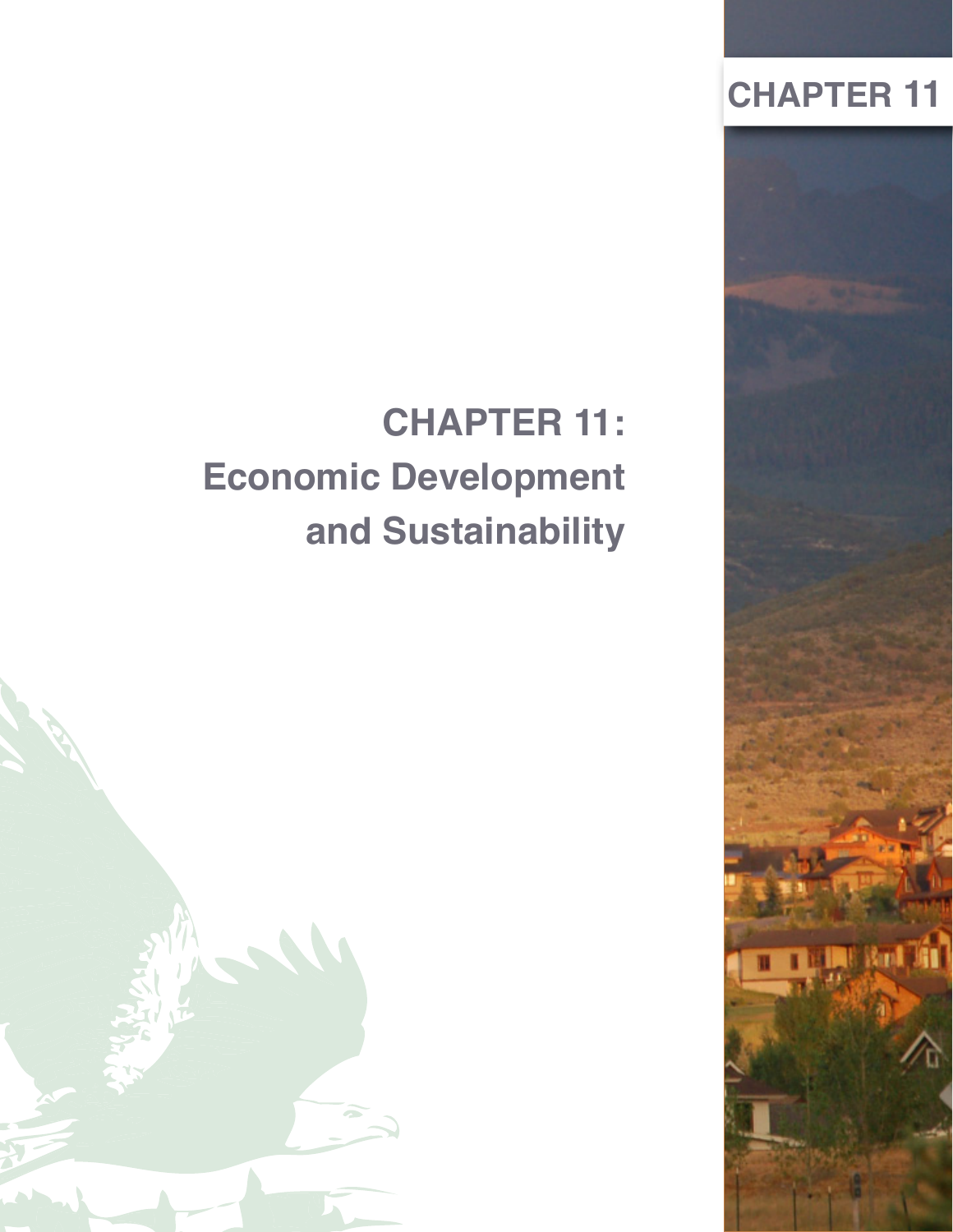# **Economic Development and Sustainability**

The overall economy of the Town and the Town government's finances are inextricably tied together. State statutes require the Town government to balance the demands for services placed on government with its income. The purpose of this chapter is to define the issues and develop guiding principles for decisions related to the economy and Town finances.

Demand for additional services, amenities, and infrastructure comes from growth and increased community expectations. In the past, Town government was responsible for water, sewer, minimal street maintenance, and police protection. Now, residents expect their Town to provide and maintain parks and open space, affordable housing, trails, recreational amenities, and other services. To the degree that they are determined to be necessary and appropriate, the Town Board must meet the budgetary challenges of paying for these services, amenities and infrastructure.

Funds can be raised through sales and property taxes, increases in the amount of goods and services purchased locally, or construction-related fees (for example, impact and use fees). Across the State, revenues come largely from sales tax because State laws limit municipal authority to increase property tax rates (voters

must approve any increase in property taxes).

To achieve a sustainable economy and balanced budgets, the community faces a variety of choices and options:

- generate new sales tax dollars,
- capture a greater amount of the dollars spent on goods and services,
- raise funds through exactions and impact fees from new development,
- increase the property tax rate, and/or
- reduce government services,

This Plan encourages both infill and redevelopment of existing commercial areas, the development of new regional oriented commercial development and additional residential growth within the Town's Urban Growth Boundary.

To assure a sustainable balance between the services provided by the Town and the cost of those services to the taxpayer, the Town should strive for an economy that is: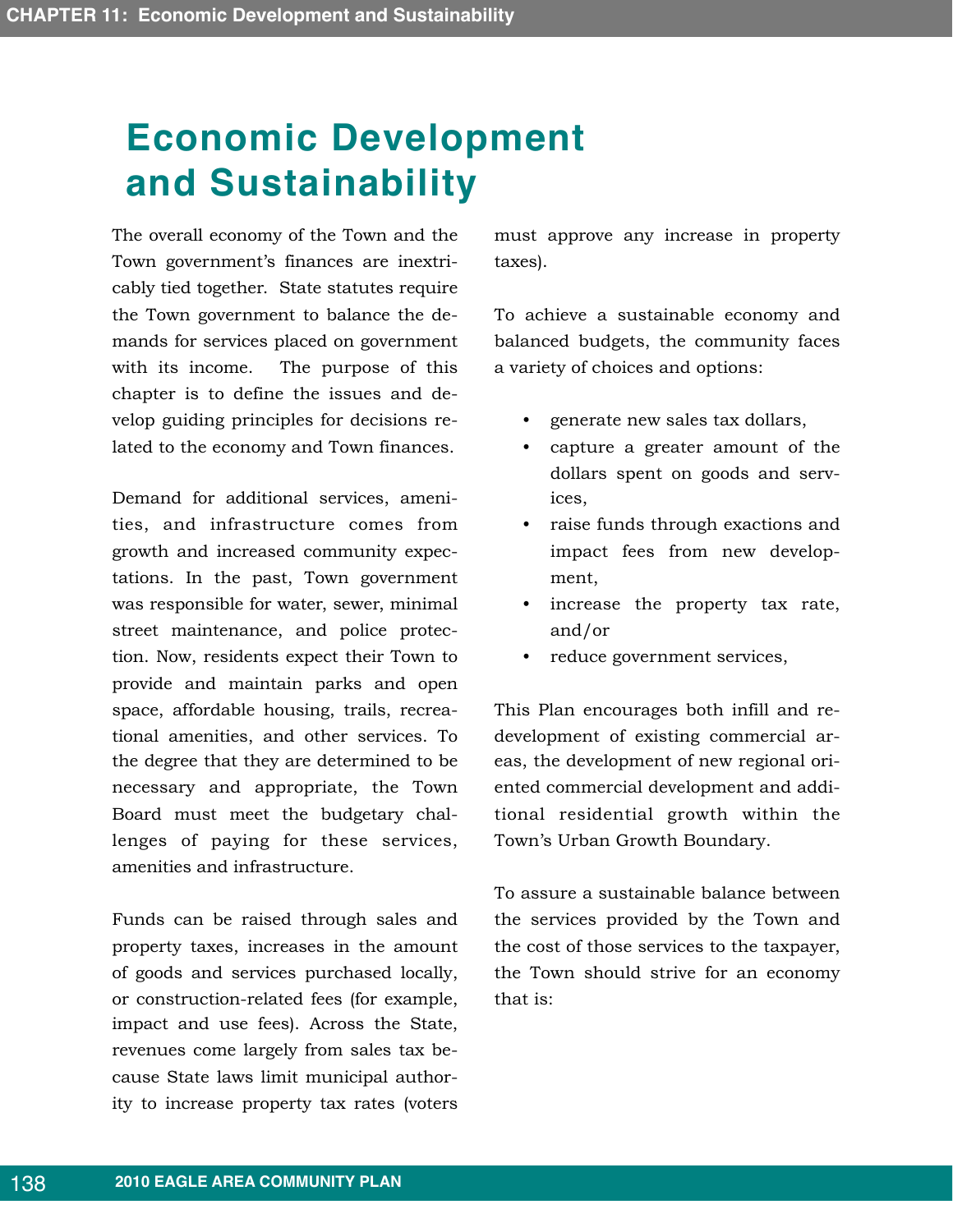#### 1) Predictable:

The Town should plan for fluctuations in the economy. These plans could include building reserves during strong economic periods and educating Town residents about the budget demands for providing services and amenities.

#### 2) Diverse:

The Town should build a diverse economic base. Investment in business sectors beyond resort, real estate, and construction will provide some resiliency to market downturns.

#### 3) Data-driven:

The Town should strive to make demographic and economic information available for current and prospective business owners.

#### 4) Budget conscious:

The Town government is required by state statute to have a balanced budget, but the community must be aware of the trade-offs at play with their requests. Additional services, amenities, and infrastructure require additional funding sources.

## 5) Supported by good-paying local jobs:

Policies should promote a community in which people can live, work and play. By encouraging development of businesses with higher paying jobs, residents can

work locally and avoid long and expensive commutes up-valley for employment.

## 6) Supported by businesses that compete well in the regional economy:

The Town can improve economic health by capturing sales tax dollars from outside the community and minimizing economic leakage to other communities. Providing opportunities for Eagle residents to spend more of their disposable income within Town for goods and services is healthy for the economy. "Basic dollars" spent within town impact the economy through the "multiplier effect": money turns over resulting in more dollars spent and additional people employed.

### **Town Finances: Revenues**

The Town obtains revenues from a variety of sources. Property taxes and sales taxes have provided the most reliable and predictable income streams. The State does not provide much funding to towns. The various revenue sources available to the Town are discussed as follows:

#### Sales Tax

Sales tax revenue accounts for a large portion of the Town's revenues. The table below shows that sales tax accounted for about 55 percent of the general revenue fund in 2008. In Eagle, sales tax is the highest rate allowed under Colorado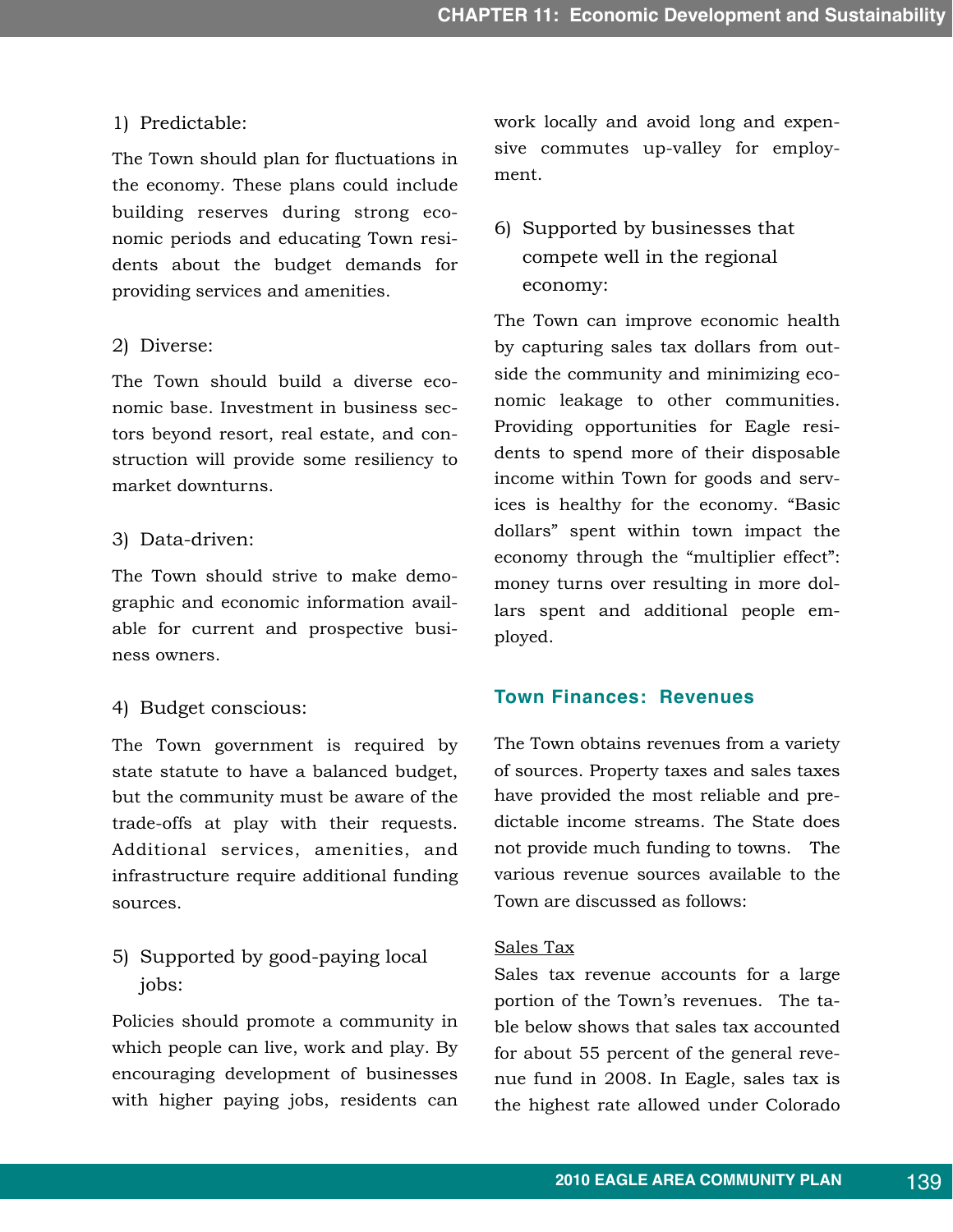law, 8.4 percent. Of that, the Town receives 4%, the State of Colorado receives 2.9%, and Eagle County receives 1.5%. Merchandise is taxed at point of sale, so only those goods and services purchased in Eagle provide sales tax revenue to the Town.

Although the sales tax rate cannot be raised, the Town can work to increase the purchase of goods and services within Town. Increasing the number of jobs available locally would likely result in greater patronage of local businesses. There is also great potential of drawing additional business from travelers on Interstate 70. Since there is a direct relationship between square footage of commercial space, gross sales, and sales tax revenues, the Town should evaluate opportunities for maximizing the use of currently zoned commercial properties. Within the dynamic environment of the local economy, the Town should strive to determine which commercial uses are the most likely to produce sales taxes and focus business development efforts on those uses.

#### Property Tax

An increase in property tax revenues requires that a community vote to tax itself at a higher rate. This comes with challenges, as long-time locals may feel that new development is creating the demand for more services, amenities, and infrastructure. The Town has a low mill levy assessment and receives approximately \$425,000 per year in property tax revenue. This amount constitutes approximately 9% of annual general fund revenues. While property tax is an important revenue source for the Town, the revenue base is difficult to grow because of constitutional and statutory limitations. Voter approval for a property tax increase is required, and voters are more likely to approve increases for specific projects than for ongoing governmental operations.

#### Impact Fees and Use Taxes

Impact fees and use taxes are revenue sources linked to construction. The purpose of impact fees is to pay for a portion of the additional costs of public services that new development may cause and to ensure that the Town's level of service standards are maintained. Use taxes raise revenue for the Capital Fund, which provides funds for projects such as building and park development, street construction and equipment purchases. The use tax is imposed for using or consuming construction or building materials in the Town of Eagle, regardless of point of sale. The rate is 4% of the retail cost. The Town needs to be sensitive to the overall impact of building related fees and taxes as they relate to the cost of construction.

#### Enterprise Funds

Enterprise funds pay for the non-general fund services of water, wastewater (sewer), and refuse utilities. These serv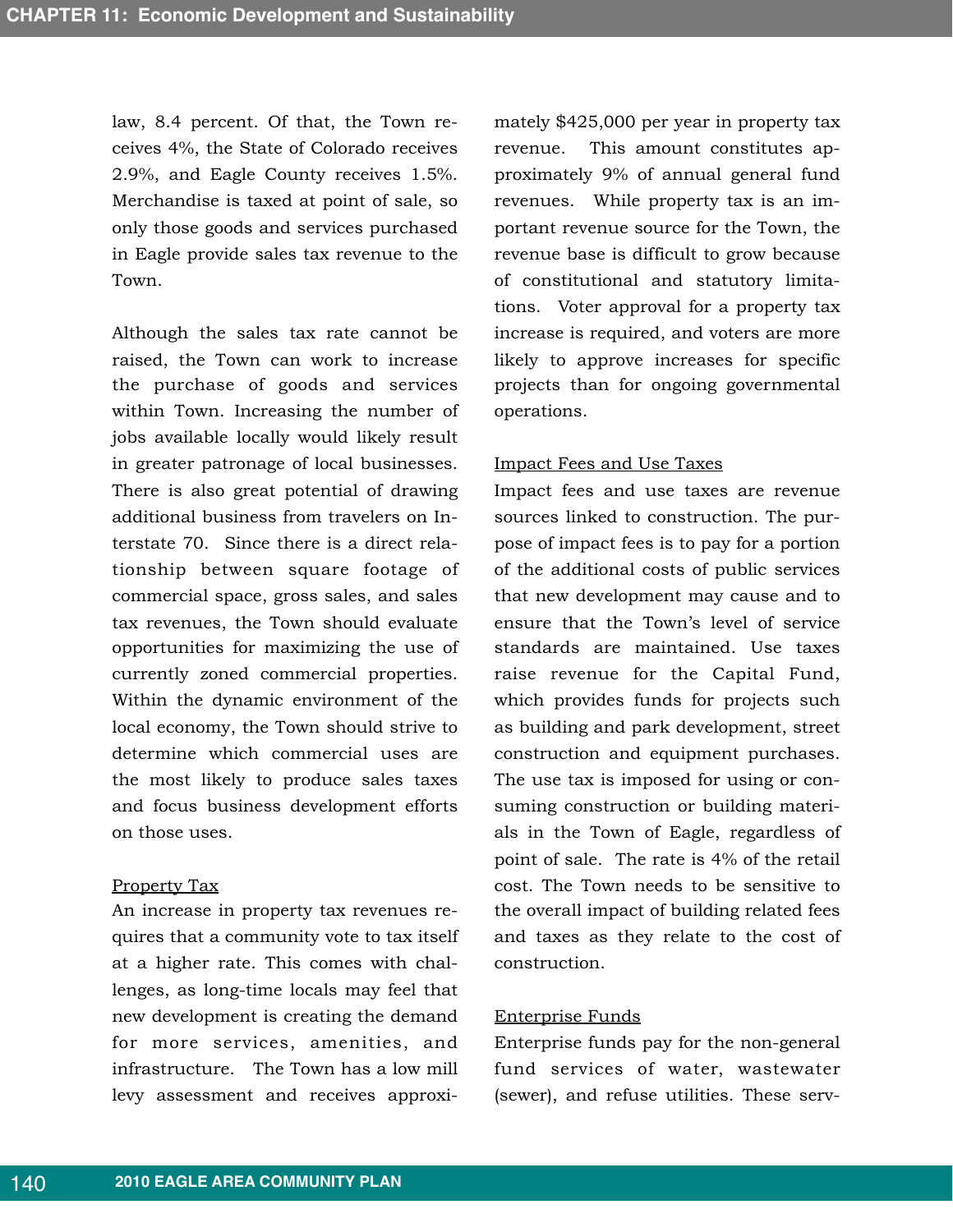ices are not paid for with tax money (other than a small mill levy on wastewater services). Instead, users of these services – all residents and businesses – receive bills for the services they use. These utilities are run just like private businesses; the Town provides the services and customers pay for them directly. The costs of the services are determined by the amount of services consumed. There are a variety of other small funding sources for the town such as licenses and permits, fines, fees and

**General Fund Revenues**



*The graphs above and to the right show the makeup of General Fund revenues for the Town of Eagle. Sales tax accounts for over one-half of the revenues projected for 2010. Revenues from construction-related permits and fees have fallen since 2008.*

rental income. Increases in these funding sources would have minimal impact on the town's finances.

#### Other funding

The Town should continue to work with the County and other jurisdictions to capture funds from projects that have a regional benefit. In the past, the town has received funding assistance from the Colorado Department of Transportation, Western Eagle County Metropolitan Recreation District (WECMRD), the Colorado Division of Wildlife, Great Outdoors Colorado (GOCO) and Eagle County. All funding from outside agencies is for project specific expenses, not ongoing operations.

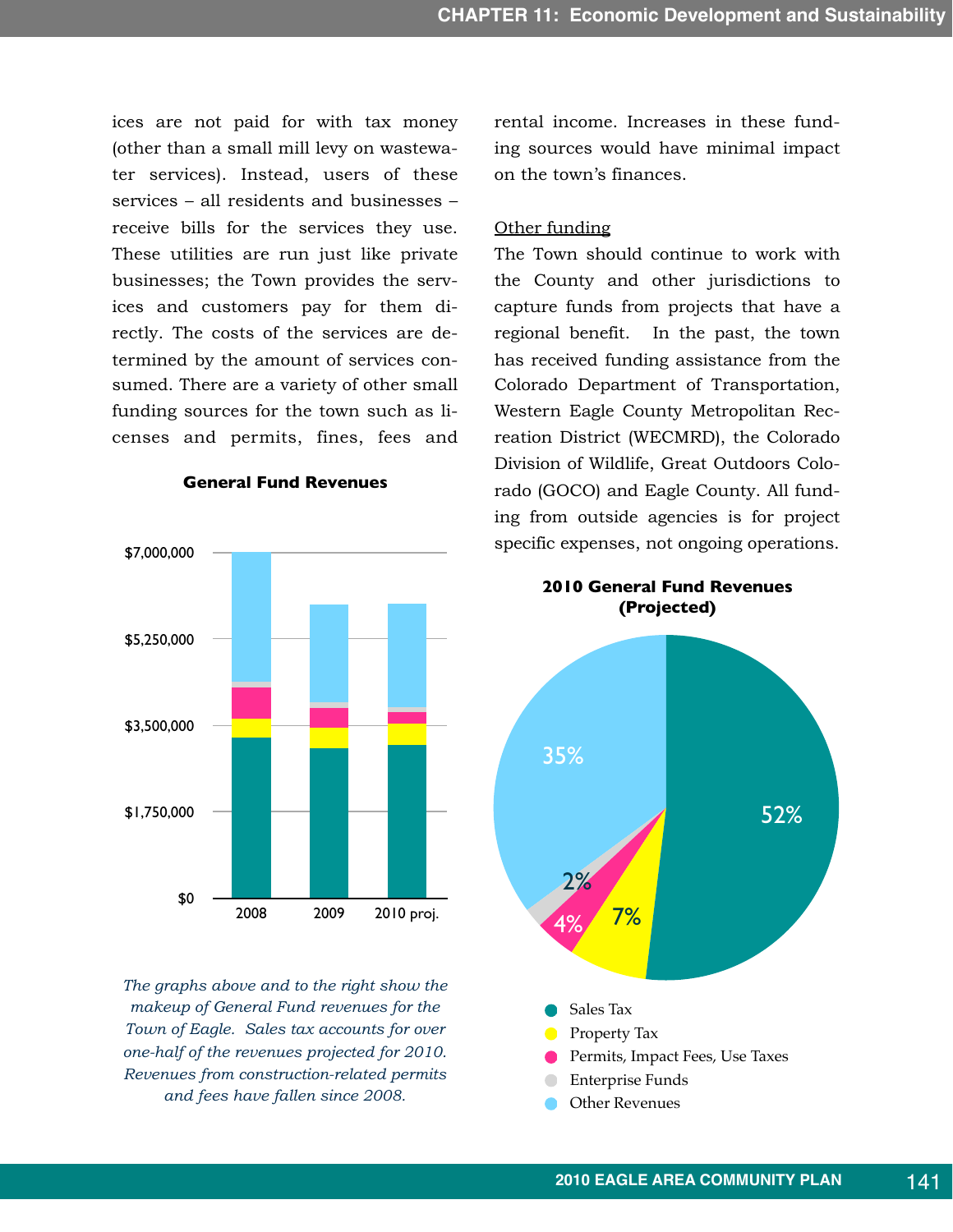#### **Town Finances: Expenditures**

The Town has three major types of expenses: operations/services, community requests, and capital costs, as further detailed below.

#### Operations/Services

Operations expenses include the cost of salaries and benefits, supplies, contracted professional services, energy costs, and insurance. Services include the maintenance of streets, police protection, maintenance of public buildings and grounds, and debt service. The cost of these services has steadily risen over time somewhat proportional to the population and the cost of doing business (i.e. rising energy costs). Like any local government, personnel costs are a large part of conducting the Town business.

#### Community Requests

Community requests include funds spent on the support of local organizations providing value to the community such as the Chamber of Commerce, Bravo, and the Eagle Valley Seniors. In addition, they include events such as Flight Days, Fourth of July Fireworks, and parades. The requests have steadily risen to reflect the community's expectations that government be as actively engaged as its citizens.

#### Capital Costs

Non-utility capital expenses include expenses and debt service for construction

projects. The capital expenses are in three categories: 1) buildings, parks and open space; 2) streets and rights of way; and 3) equipment. Projects and expenses tend to fluctuate from year to year depending on the needs and desires of the community coupled with available revenue sources. One year a significant outlay of cash will go towards purchasing and constructing a park, the next year something else. Some years see a smaller capital projects budget with the expectation of saving for projects in a future year. As construction costs increase and the community demands more amenities, expenditures for capital improvements rise over time.

All of these expenditures continue to rise in part due to population increases and inflation. However, there is another factor at play – rising expectations of the citizens in the community. Citizens demand more services and more recreational opportunities. Community requests are now being received from groups that did not exist a decade ago. Trails and open space maintenance are examples of new expenditures for the town. Investing in streetscapes requires investing in the equipment to maintain them. The desire by the community to redevelop the Town Center also comes at a cost. Capital investments must be made to replace or repair old water and sewer lines, install new storm drainage facilities, and add pedestrian amenities.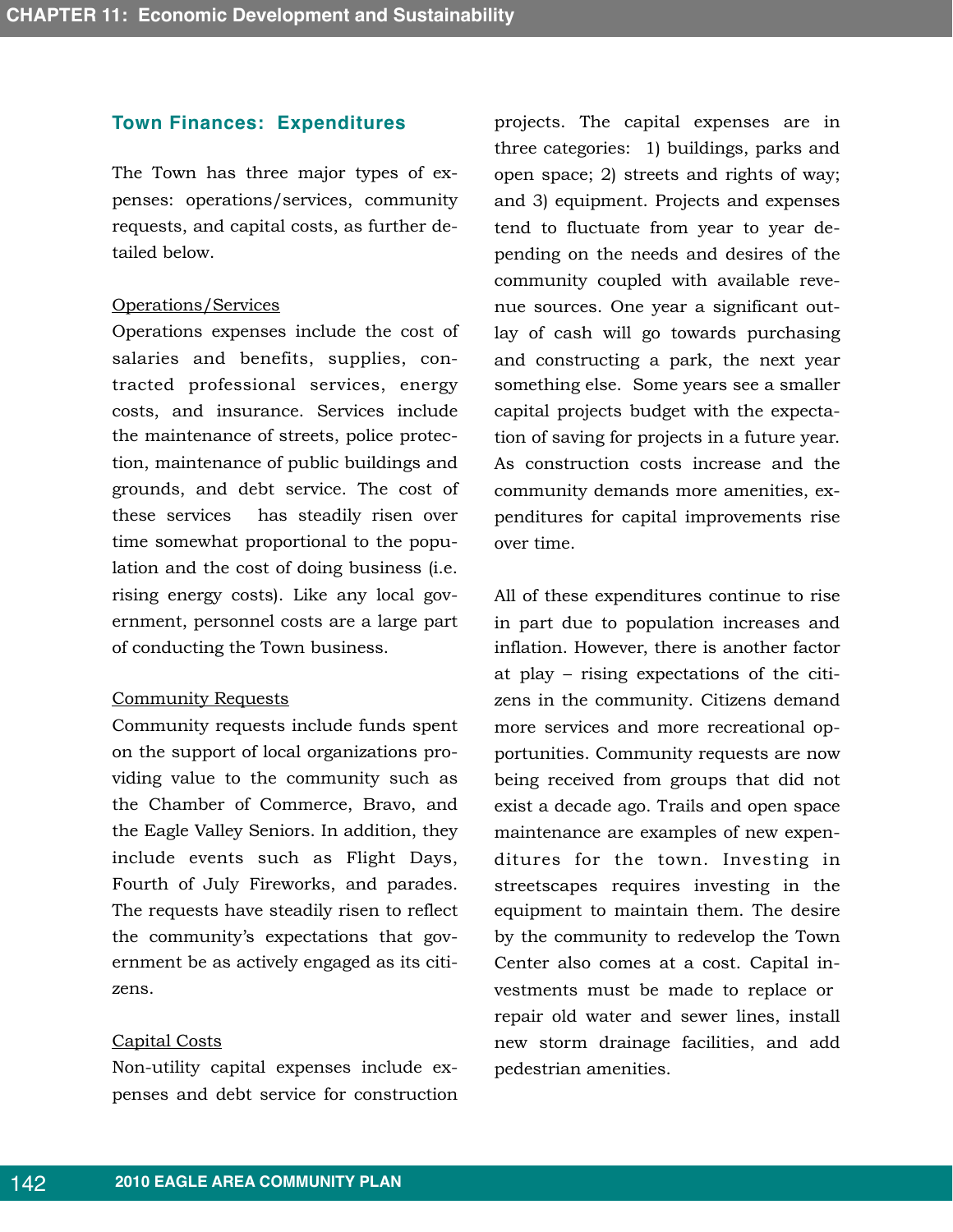

**2010 General Fund Expenditures (Projected)**



**General Fund Expenditures** *The graphs to the left show the makeup of General Fund expenditures for the Town of Eagle. Operations and services include administration, public works (streets and buildings), and public safety (police).*

### **A Balanced Approach**

A number of trends make it challenging to balance the Town's revenue with expenditures:

- A. The community is getting closer to "build out". As this happens, it will be harder to pay for additional needs and demands with new construction revenues. Construction fees, sales/ use taxes on construction materials, and development fees will fall.
- B. Aging facilities will require increased maintenance and replacement over time.
- C. Energy costs may continue to rise as resources become scarcer.
- D. The community will continue to demand high quality services, amenities, and capital improvements.

In the face of these challenges, it will be important to set good guiding policies for decision-makers to use when faced with Town finance decisions. Those guiding policies include but are not limited to: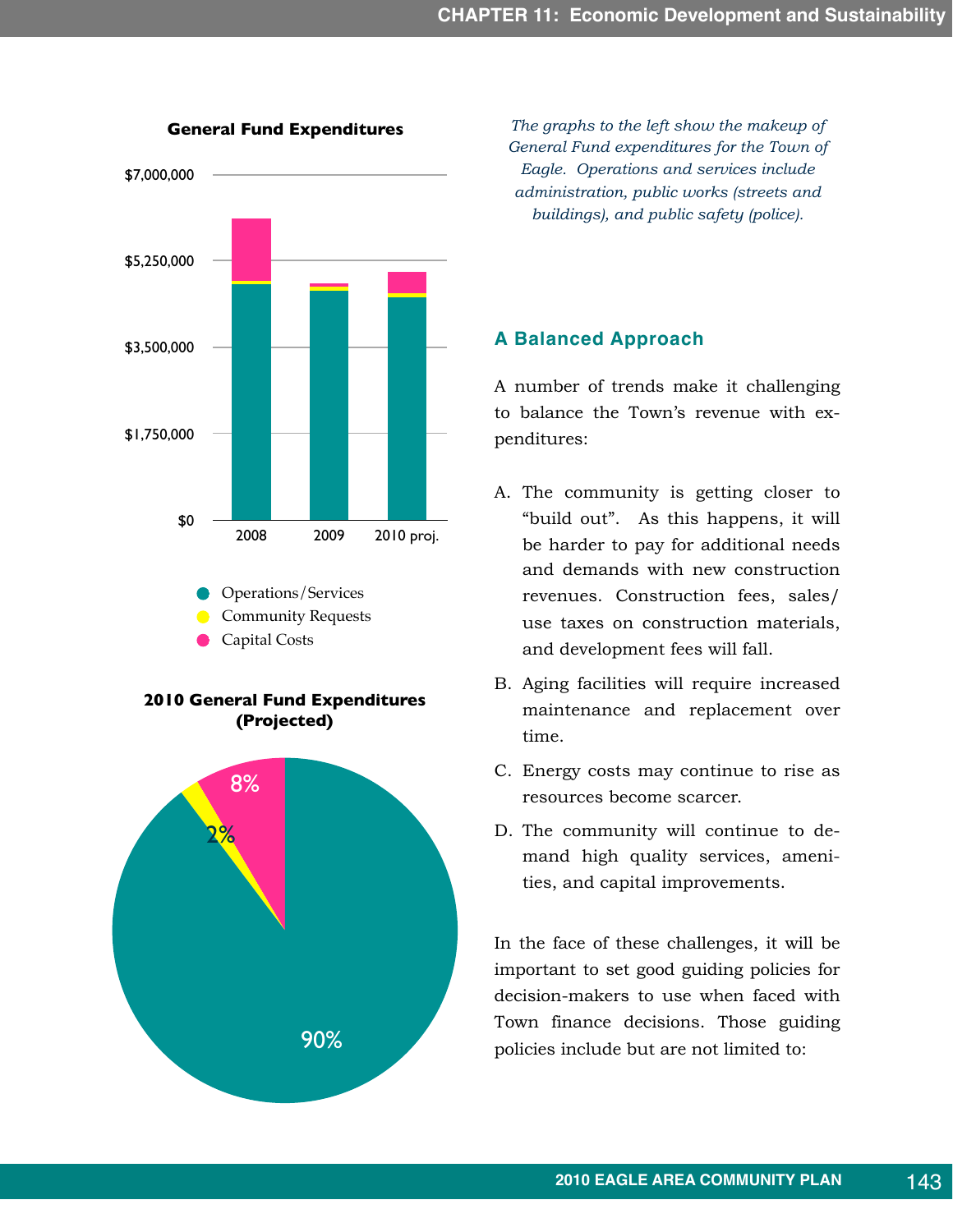- A. Provide a balanced yearly budget.
- B. Maintain a healthy financial reserve.
- C. Focus primarily on revenues from property tax and sales tax.
- D. Maximize available commercial space.
- E. Secure appropriate exactions from new construction projects. Seek a realistic funding and phasing strategy including operations and maintenance costs for all new development.
- F. Recognize that in the long term the revenue generated from residential property tax does not cover expenses associated with the maintenance of residential neighborhoods.

#### **Building a Sustainable Economy**

A sustainable economy is defined as a system which maintains and/or enhances economic opportunity without compromising the ability of future generations to meet their economic needs. The number and types of businesses in an area, the number and types of jobs that are supported by those businesses, the impacts of regional economic activities and drivers and forecasts of future economic trends are all important considerations in this regard.

#### Jobs and Wages

Employment in Eagle is typical of mountain towns in Colorado. The construction industry represents approximately 24 percent of the jobs in the Town. Education, Health and Social Services provides 15 percent, while Arts, Entertainment, Recreation, Accommodation, and Food Services represent 12 percent of the employment. Public Administration, because of Eagle's position as the County Seat, is relatively high at 9 percent. Public administration includes the Town, County, School District and other governmental offices (data from Bureau of Labor Statistics, 2008).

Wages are tracked by the Department of Labor (employer reported), but are only reported at the county level. According to the Department of Labor, the average weekly wage in Eagle County is \$837 compared to the state's average of \$932. (Colorado Department of Labor, 4<sup>th</sup> Quarter 2008) The lower wages are due in part to a larger proportion of workers in service industry jobs, which typically pay a lower hourly rate.

#### Economic Development

Strong community development is essential to strong economic development. Adherence to the guiding policies provided by this plan is considered integral to maintaining a strong economy in Eagle. Several specific strategies will help bolster the economy:

1) *Encourage diversification* of the local economy to reduce leakage of shopping dollars to others areas and to help weather larger economic shifts. New businesses should reflect and build upon the unique character of the community.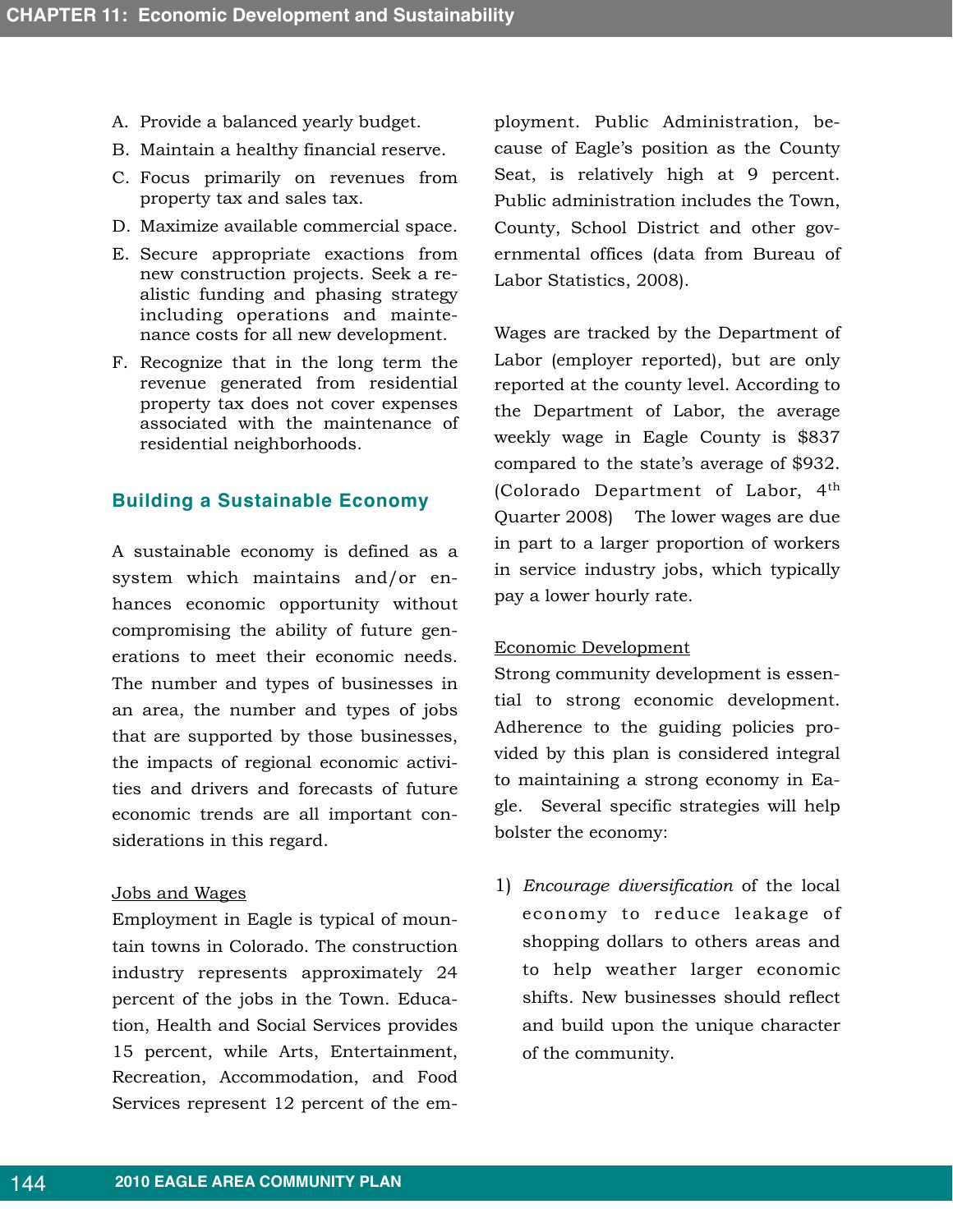- 2) *Provide incentives* to attract the kinds of businesses to the area that offer higher wages.
- 3) *Optimize commercial development* to create more jobs and provide additional outlets for goods and services within the five existing commercial centers that have evolved over time in Eagle. These centers are identified as:
	- a. The Town Center: This area includes the commercial corridors on U.S. Highway 6, Broadway, and Capitol Street.
	- b. The West Eagle Commercial Center: This is part of the Town Center Character Area but is more specifically those commercial uses on U.S. Highway 6 in West Eagle.
	- c. The North Interstate 70 Commercial Center: This area includes the commercial and lodging properties located north of Interstate 70 along Eby Creek Road and Market Street.
	- d. The South Interstate 70 Commercial Center: This area includes the commercial and lodging properties located south of Interstate 70 along Eby Creek Road, Chambers Avenue, Fairgrounds Road and undeveloped areas east of town and within the urban growth boundaries.
- e. The Eagle Ranch Commercial Center.
- 4) Use environmentally appropriate strategies to *promote organized and dispersed recreational tourism* in the area. Dispersed recreation includes fishing, hunting, hiking, kayaking and biking, and utilizes river access points like those provided at the Fairgrounds. Dispersed recreation also includes destinations like Sylvan Lake State Park, the Tenth Mountain Hut system, back country roads and campgrounds, and trail systems located on public lands. Hunters, fishermen, rafters and other outdoor enthusiasts bring outside money to local shops and businesses. In 2007, 25 percent of hunting and fishing licenses sold in Eagle County were purchased in the Town of Eagle.

The Town should also pursue opportunities provided through the operation of facilities for organized sports and events. The Fairgrounds, Eagle County Event Center, WECMRD recreational fields complex, Eagle Pool and Ice Rink, Eagle Ranch Golf Course and numerous mountain bike trails and loops in close proximity to Town provide high quality venues for both local and regional events. These facilities should continue to be enhanced, utilized and marketed to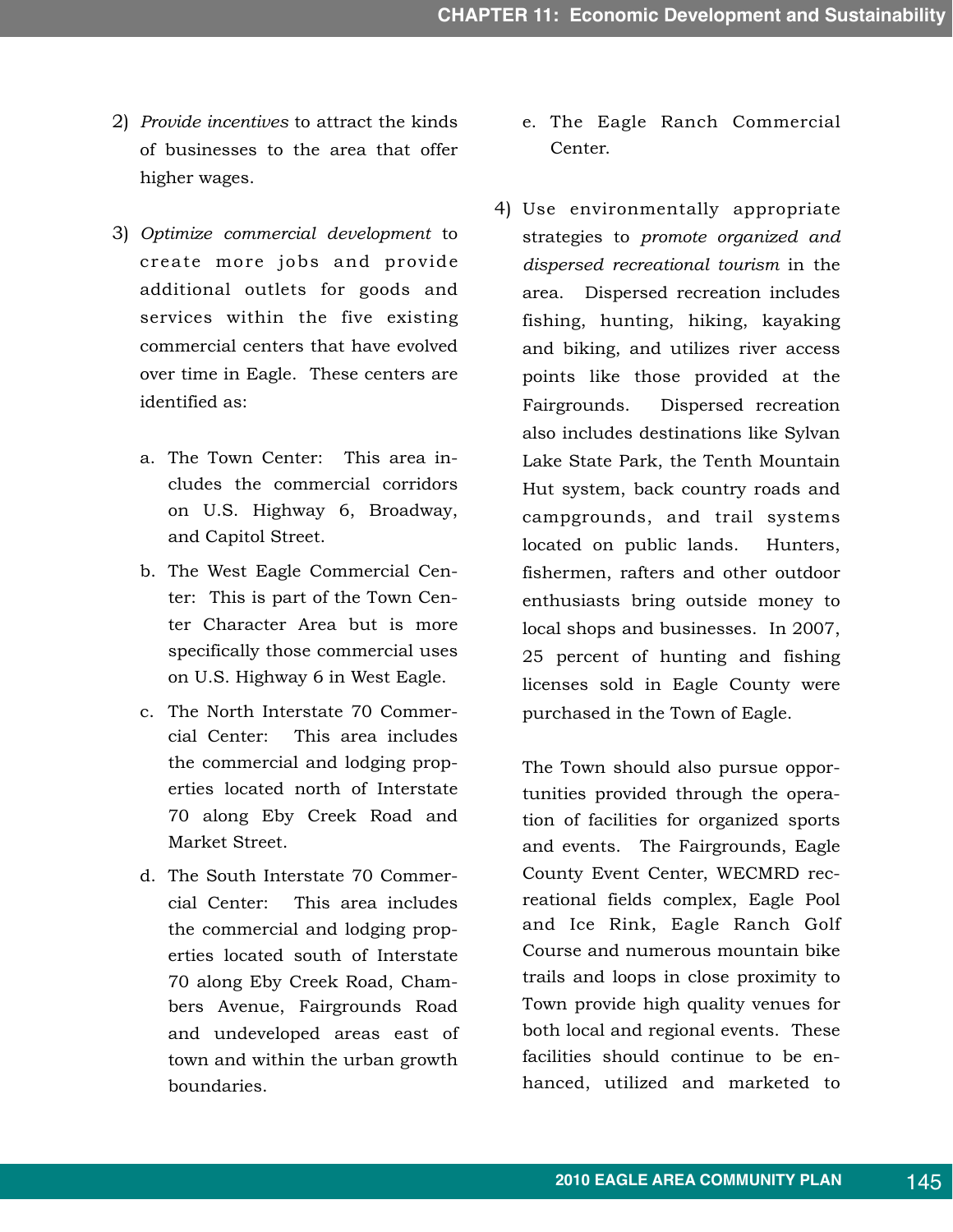draw more people and businesses to the Town.

A primary concern of the 1996 Eagle Area Community Plan was that the local economy should not be too tightly tied to the high-end resort/ tourism economy that has become so prevalent in the eastern part of the County. Strengthening non-resort based recreational tourism should continue to be encouraged.

5) Use appropriate studies and analysis to *track economic progress* and assure future economic success. Periodic market analyses, economic analyses, jobs inventories and housing needs assessments will help local business owners and of ficials gain an understanding of town finances, changing market forces and population and employment trends. Information gained can help to define the best development scenarios and land use options for specific areas within the Town. Based on the results of this economic analysis, strategies might include infill, redevelopment, affordable housing incentives, and/or the formation of Business Improvement Districts. Creating a cohesive business community within the Town should be a primary goal. Through an inclusive data collection process, an economic development strategy can

be pursued that would create a vital, sustainable, and diverse economy consistent with the community vision.

The Eagle economy is strong but difficult to sustain on its current course. Economic development efforts should continue to encourage more jobs, better wages, reduced leakage, increased sale of goods and services, and increased sales tax revenues. A focus on community development will help to retain the attractiveness of the community to local employers and employees. Sustainability infers a strong need for monitoring and the ability to adjust to changes. Monitoring the sources of revenue and the needs and desires creating Town expenses will be imperative in continuing efforts to fine tune Town budgets. Market analysis, fiscal impact analysis and community education must be ongoing in order to better understand and strengthen the local economy.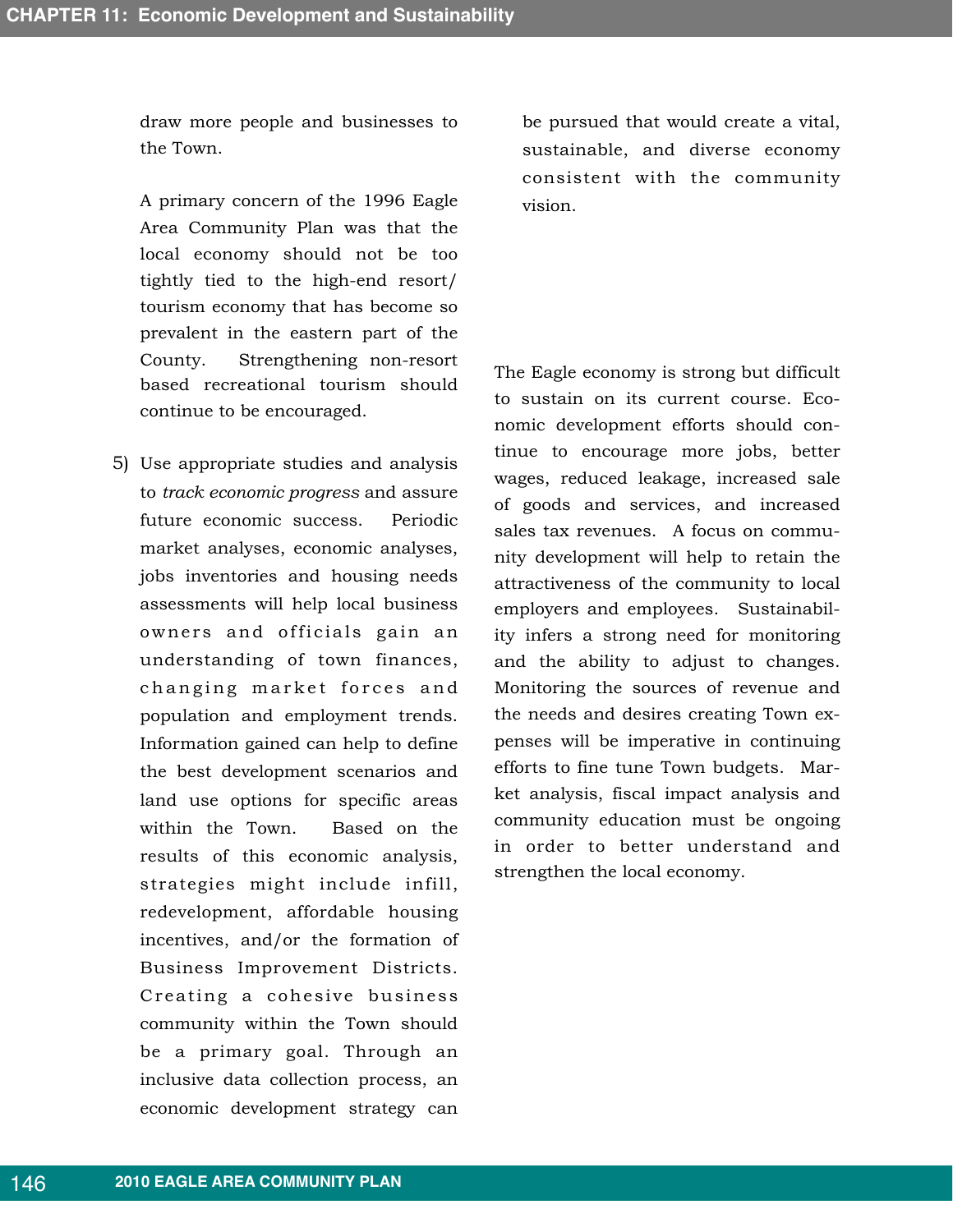## **Economic Development Goal #1:** *The Eagle Planning Area supports a vibrant, sustainable, and diverse economy.*

| <b>POLICIES</b>                                                                                                                              | <b>RECOMMENDED STRATEGIES</b>                                                                                                                                                                                                                                                                                                                                                                                                                                                                                                                                                                                         |
|----------------------------------------------------------------------------------------------------------------------------------------------|-----------------------------------------------------------------------------------------------------------------------------------------------------------------------------------------------------------------------------------------------------------------------------------------------------------------------------------------------------------------------------------------------------------------------------------------------------------------------------------------------------------------------------------------------------------------------------------------------------------------------|
| <b>Economic Development</b><br>Policy 1.1<br>Support an economic<br>development strategy<br>that is consistent with<br>the vision statement. | A. Implement regular monitoring of the local economy<br>that includes market analysis, financial analysis<br>and job production. Establish an Economic Devel-<br>opment Advisory Committee that would provide<br>recommendations to appointed and elected officials<br>on topics including economic development strate-<br>gies, marketing strategies, and efforts to help edu-<br>cate and inform the local citizenry on matters of<br>Town finance. The committee would also provide<br>recommendations to appointed and elected officials<br>on economic development opportunities and their                       |
|                                                                                                                                              | effect on Town finances.<br>B. Work with surrounding jurisdictions to facilitate<br>economic development, as determined appropriate.<br>C. Adjust zoning within the Town's growth boundary<br>to accommodate anticipated commercial uses as<br>shown on the Future Land Use Map. Include the<br>five commercial centers identified in this chapter.<br>D. Utilize current economic analysis data and poten-<br>tial tax revenues and housing needs in the devel-<br>opment of land use plans for specific areas.<br>E. Promote businesses and activities that benefit from<br>Eagle's proximity to the I-70 corridor. |
|                                                                                                                                              | F. Work to better capitalize on the Town's proximity to<br>the Eagle County Regional Airport.<br>G. Work to attract businesses that provide higher<br>wage jobs.<br>H. Promote local, regional, and national retail that fits<br>the desired character of the community and at a<br>pace that is supportable by the community and<br>surrounding region.<br>Ι.<br>Attract viable businesses and trades specifically for<br>Eagle and/or potential local niche markets.                                                                                                                                                |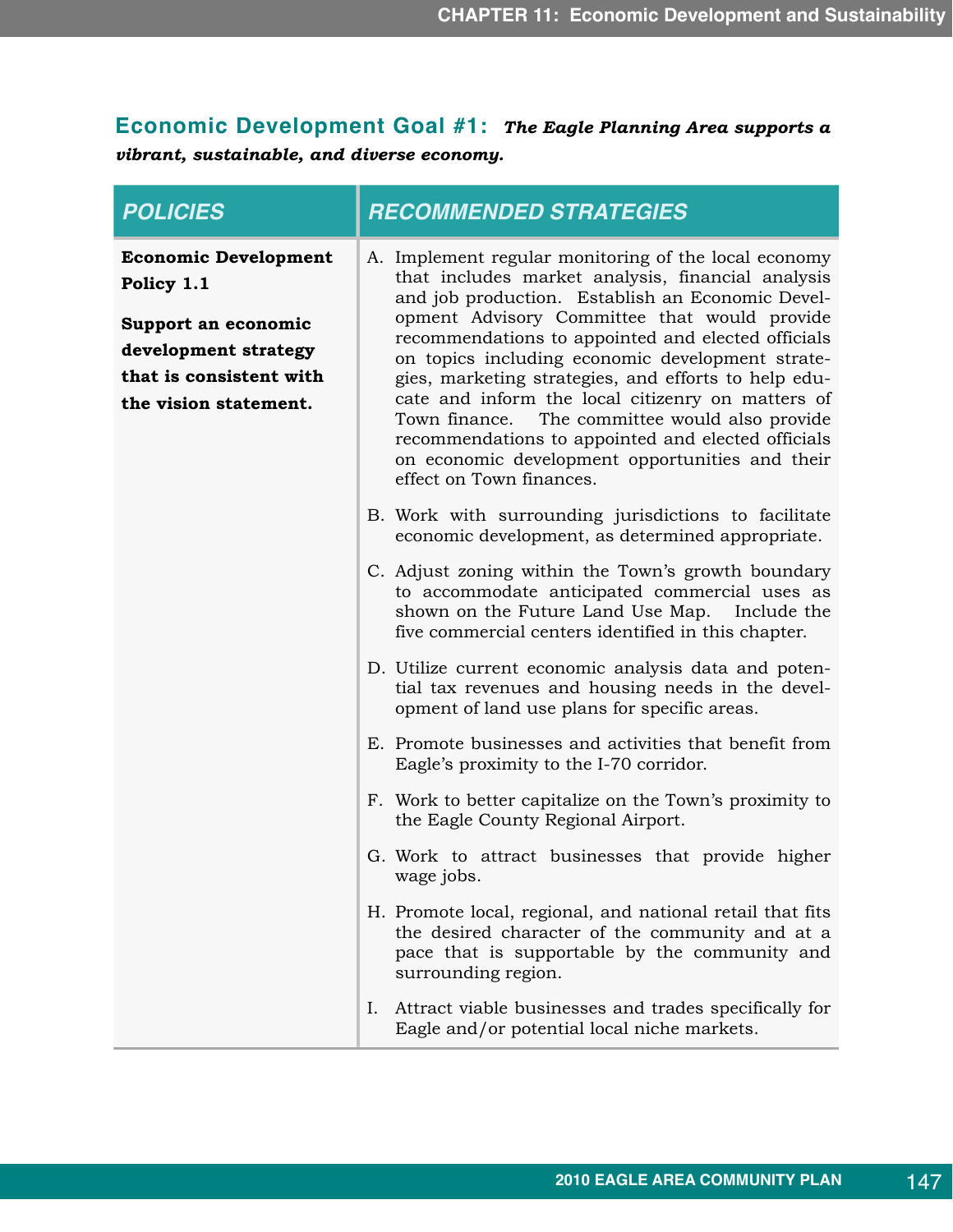| <b>POLICIES</b>                                                   | <b>RECOMMENDED STRATEGIES</b>                                                                                                                                                            |
|-------------------------------------------------------------------|------------------------------------------------------------------------------------------------------------------------------------------------------------------------------------------|
| <b>Economic Development</b><br>Policy 1.2                         | A. Support opportunities to expand the number and<br>diversity of businesses in Eagle;                                                                                                   |
| <b>Expand retail diversity</b><br>to reduce sales tax<br>leakage. | B. Implement economic development programs includ-<br>ing small business incubators, entrepreneurial<br>training, business recruitment, business attraction<br>and marketing incentives; |
|                                                                   | C. Work to create more local jobs and additional out-<br>lets for goods and services;                                                                                                    |
|                                                                   | D. Optimize commercial development. Determine fac-<br>tors that are preventing build-out of existing com-<br>mercial centers                                                             |
|                                                                   | E. Retain the commercial and warehouse/distribution<br>uses in the Chambers Avenue Area.                                                                                                 |
| <b>Economic Development</b><br>Policy 1.3                         | A. Update the 2002 Central Business District study of<br>existing parking demands to address future infill<br>and redevelopment requirements.                                            |
| <b>Create incentives to</b><br>retain existing and                | B. Improve signage to draw visitors from Interstate 70<br>and US Highway 6 to the Town's retail centers.                                                                                 |
| attract new retail uses to<br>the Town of Eagle.                  | C. Implement the following revisions to the Town's<br>Land Use and Development Code to address poten-<br>tial barriers to commercial and residential infill and<br>redevelopment:        |
|                                                                   | 1) Encourage a mix of uses, including residential,<br>within the CL District;                                                                                                            |
|                                                                   | 2) Increase height allowances within the CBD to<br>more easily accommodate three story buildings;<br>and                                                                                 |
|                                                                   | Create more detailed intent statements for the<br>3)<br>CBD and CL Districts to focus on the integra-<br>tion of mixed-uses.                                                             |
|                                                                   |                                                                                                                                                                                          |